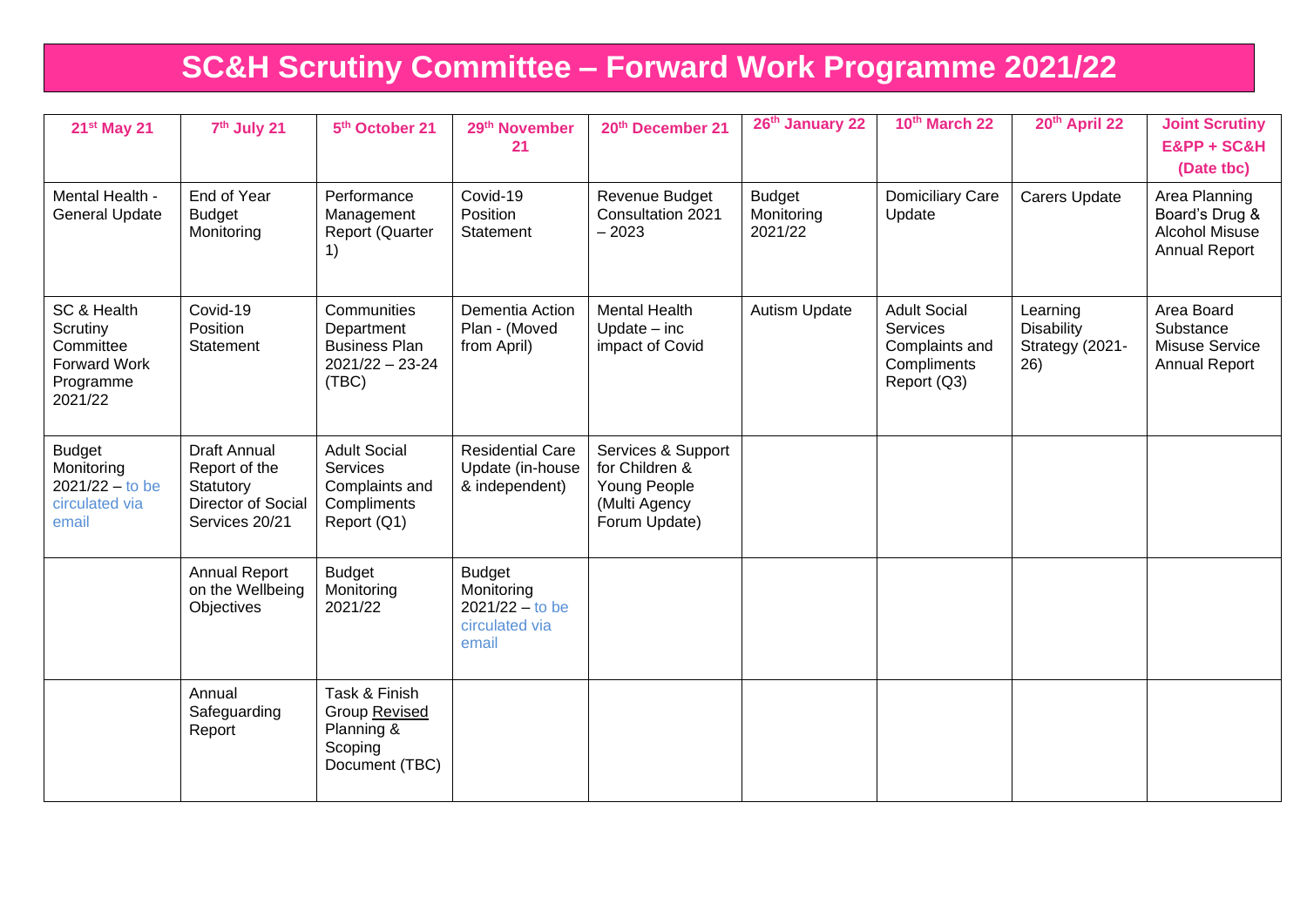| $21st$ May 21 | 7 <sup>th</sup> July 21                                                  | 5 <sup>th</sup> October 21 | 29th November | 20th December 21 | 26 <sup>th</sup> January 22 | 10th March 22 | 20th April 22 | <b>Joint Scrutiny</b> |
|---------------|--------------------------------------------------------------------------|----------------------------|---------------|------------------|-----------------------------|---------------|---------------|-----------------------|
|               |                                                                          |                            | 21            |                  |                             |               |               | E&PP + SC&H           |
|               |                                                                          |                            |               |                  |                             |               |               | (Date tbc)            |
|               | <b>SC&amp;H Scrutiny</b><br>Committee<br><b>Annual Report</b><br>2021/22 |                            |               |                  |                             |               |               |                       |